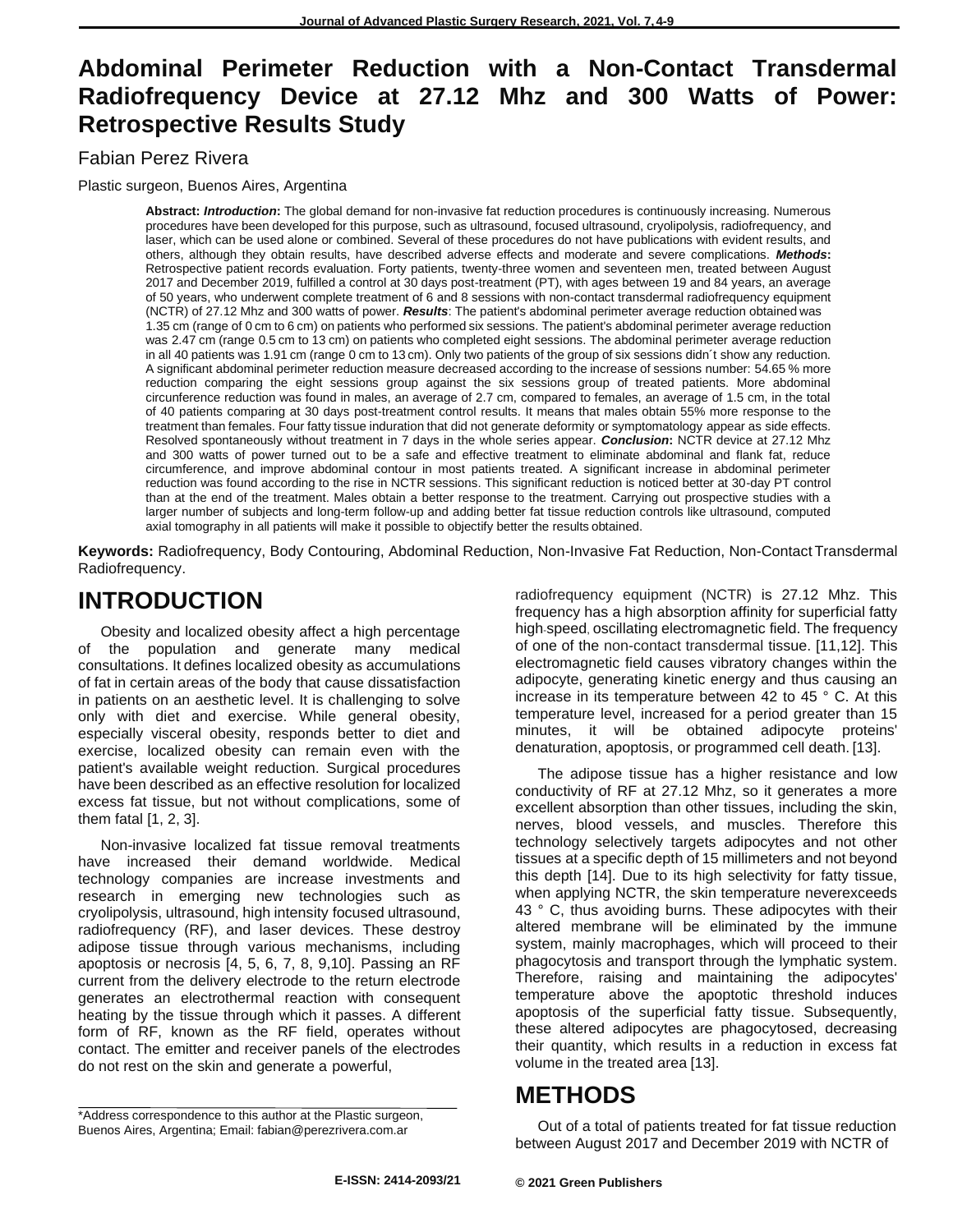27.12 Mhz and 300 watts of power in various body areas (arms, thighs, male chest, upper back, abdomen, and flanks), it was decided to take into account this work the patients treated in the abdominal area and flanks, who were according with the inclusion and exclusion criteria determined by the author.

#### **Inclusion Criteria**

- Indistinct sex
- Indistinct age
- Abdominal area and flanks as treatedareas
- Body Mass Index between 18 and 30

### **Exclusion Criteria**

- Weight gain greater than 1.5 kg during treatment and until 30-day post-treatment control (30-day PT control).
- Any other treatment on the treated area during the treatment period and up to 30-day PT control.
- Who do not comply with the full treatment of 6 or 8 sessions.
- 30-day PT control not present
- There are some particular contraindications for NCTR.

They are the following ones:

- **Pregnancy**
- Presence of a pacemaker or cardiac defibrillator.
- Presence of osteosynthesis or metallic material in the treatment area; Ongoing skin disease inthe treatment area.

A total of 40 patients, 24 women and 16 men, treated between August 2017 and December 2019, fulfilled a control at 30 days post-treatment (30-day PT control), with

ages between 19 and 84 years, an average of 48 years, who underwent complete treatment of 6 and 8 sessions with NCTR, complete the inclusion and exclusion criteria. All the patients included signed a written consent explaining the treatment's characteristics and agreed to attend a check-up after approximately 30-day PT control.

Patients were recommended to drink plenty of fluids after each session to fluidize body fluids and facilitate macrophagocytic work through the lymphatic system. They were asked not to change their usual eating and physical activity habits. Patients were advised that they cannotgain more than 1 kilogram of body weight during treatment and until the 30-day PT control. One of the exclusion criteria being that they would have gained more than 1.5 kg. The equipment used was the enCurve (Lutronic, Goyang, South Korea), NCTR equipment of 27.12 Mhz, with a maximum power of 300 watts. The standard 77 cm x 22 cm head was used, equivalent to 0.16 m2. This head size allows treating the lower and central abdomen and the flanks in the same session, and it was placed approximately 5 cm away from the skin (Figure 1). The sessions were weekly and lasted 60 minutes in allcases.

At the beginning of the treatment, at the end of it, and in the control of the 30 days post-treatment, photographic controls, weighing, and abdominal girth measurements were carried out. Standardized digital clinical photographs were taken: sony 8.1 megapixel digital camera, same room, on the same background at the same distance (1.5 meters) and with the same artificial lighting. All patients were controlled for weight and height to determine their Body Mass Index (inclusion criteria). In each session and post-treatment control, patient´s weight was controlled to ensure that they did not exceed the weight gain's permitted kilogram. Abdominal perimeter measurements were taken at the navel level at the beginning, at the end of the treatment, and in control at 30 days PT. All the parameters were controlled and taken by a single operator to avoid dispersions.



**Figure 1:** NCTR equipment of 27.12 Mhz, with a maximum power of 300 watts. The standard 77 cm x 22 cm head was used. This head size allows treating the lower and central abdomen and the flanks in the same session, and it was placed approximately 5 cm away from the skin. The adipose tissue has a higher resistance and low conductivity of RF at 27.12 Mhz, so it generates a more excellent absorption than other tissues, including the skin, nerves, blood vessels, and muscles. (Figure courtesy Lutronic).

# **RESULTS**

Of the forty patients who completed the treatment, twenty completed six sessions, five males and fifteen females, and twenty completed eight sessions, twelve males and eight females. All the patients treated and controlled at four weeks post-treatment to evaluate and measure the reduction in their umbilical perimeter (Figure **2**, Figure **3**, and Figure **4**).

At the umbilical level, the reduction of the abdominal perimeter was from 0 cm to 13 cm, with an average decrease of 1.4 at the end of the treatment and a reduction of 1.8 cm at the 30-day PT control (average starting measurement 90.9 cm, average measurement at the end treatment 89.5 cm and mean measurement at 30 days PT of 89.1 cm). See Table **1**.

Dividing the patients according to whether they have completed 6 or 8 sessions, we find these results: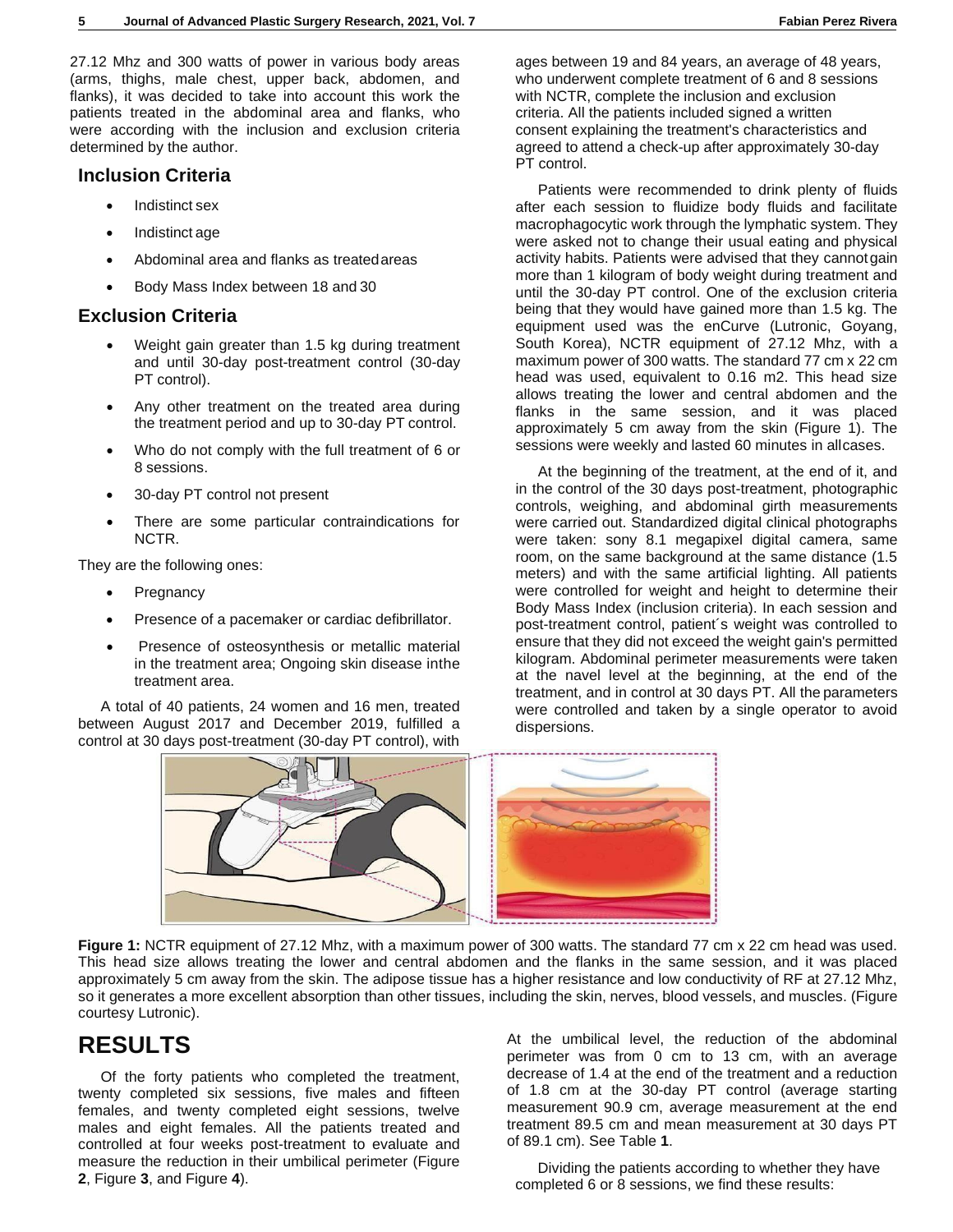### **Table 1**

#### Six Sessions

| <b>Pre-Treatment</b> |     |                          |        |  |  |
|----------------------|-----|--------------------------|--------|--|--|
| Age                  | Sex | <b>Abd Circumference</b> | Weight |  |  |
| 29                   | F   | 82                       | 62,4   |  |  |
| 37                   | M   | 84                       | 70,9   |  |  |
| 58                   | F   | 96                       | 56,9   |  |  |
| 65                   | F   | 103                      | 88,4   |  |  |
| 73                   | F   | 85                       | 61,6   |  |  |
| 41                   | F   | 86                       | 59     |  |  |
| 48                   | F   | 90                       | 59,3   |  |  |
| 37                   | F   | 76                       | 56,6   |  |  |
| 65                   | F   | 87,5                     | 58,8   |  |  |
| 56                   | F   | 93                       | 70,3   |  |  |
| 53                   | F   | 95                       | 82,9   |  |  |
| 39                   | Μ   | 89                       | 70,4   |  |  |
| 39                   | Μ   | 97                       | 85,6   |  |  |
| 46                   | Μ   | 95                       | 78     |  |  |
| 58                   | F   | 90                       | 70,9   |  |  |
| 34                   | M   | 85                       | 77,7   |  |  |
| 58                   | F   | 93                       | 75     |  |  |
| 61                   | F   | 77                       | 53,4   |  |  |
| 63                   | F   | 77                       | 62,2   |  |  |
| 55                   | F   | 97                       | 77,9   |  |  |

| <b>Post Treatment</b>    |        |  |  |
|--------------------------|--------|--|--|
| <b>Abd Circumference</b> | Weight |  |  |
| 80                       | 61,9   |  |  |
| 84                       | 70,3   |  |  |
| 95                       | 56,6   |  |  |
| 103                      | 87,1   |  |  |
| 83                       | 61,6   |  |  |
| 83                       | 59     |  |  |
| 87                       | 60     |  |  |
| 75                       | 56,6   |  |  |
| 83                       | 57,9   |  |  |
| 91,5                     | 69,6   |  |  |
| 98,5                     | 82,9   |  |  |
| 88                       | 70,7   |  |  |
| 94                       | 83,9   |  |  |
| 92,5                     | 79     |  |  |
| 90                       | 71     |  |  |
| 83                       | 76,5   |  |  |
| 91                       | 73,6   |  |  |
| 75                       | 53,3   |  |  |
| 77                       | 62     |  |  |
| 97,5                     | 77,9   |  |  |

| 30 days Post Treatment   |        |  |
|--------------------------|--------|--|
| <b>Abd Circumference</b> | Weight |  |
| 82,5                     | 59,6   |  |
| 83,5                     | 69,8   |  |
| 93,5                     | 56     |  |
| 103                      | 89,7   |  |
| 83                       | 60,4   |  |
| 81                       | 57,6   |  |
| 89                       | 59,8   |  |
| 78                       | 56,6   |  |
| 85                       | 58     |  |
| 92,5                     | 70     |  |
| 94                       | 81,7   |  |
| 88                       | 70,4   |  |
| 91                       | 82,2   |  |
| 92,5                     | 79     |  |
| 90                       | 72     |  |
| 80,5                     | 75,6   |  |
| 90,5                     | 73,2   |  |
| 76                       | 52,7   |  |
| 79,5                     | 62,5   |  |
| 97,5                     | 79,9   |  |

### Eight Sessions

| <b>Pre-Treatment</b> |     |                          |        |  |  |
|----------------------|-----|--------------------------|--------|--|--|
| Age                  | Sex | <b>Abd Circumference</b> | Weight |  |  |
| 60                   | F   | 88                       | 72,1   |  |  |
| 57                   | M   | 84                       | 76,9   |  |  |
| 38                   | М   | 102                      | 85,5   |  |  |
| 28                   | F   | 89                       | 59     |  |  |
| 50                   | Μ   | 97,5                     | 88,4   |  |  |
| 35                   | F   | 70,5                     | 46,2   |  |  |
| 75                   | M   | 110                      | 92,7   |  |  |
| 52                   | M   | 108                      | 105    |  |  |
| 50                   | М   | 84,5                     | 67,8   |  |  |
| 35                   | F   | 87                       | 67,7   |  |  |
| 61                   | Μ   | 113                      | 101,5  |  |  |
| 56                   | F   | 94                       | 70     |  |  |
| 43                   | М   | 93                       | 86,5   |  |  |
| 44                   | Μ   | 92                       | 83,4   |  |  |
| 37                   | F   | 68,5                     | 46,8   |  |  |
| 47                   | F   | 90,5                     | 67,2   |  |  |
| 62                   | Μ   | 105                      | 97,6   |  |  |
| 56                   | M   | 86,5                     | 64     |  |  |
| 55                   | Μ   | 90                       | 79,9   |  |  |
| 55                   | F   | 108,5                    | 95,9   |  |  |

| <b>Post Treatment</b>    |        |  |  |
|--------------------------|--------|--|--|
| <b>Abd Circumference</b> | Weight |  |  |
| 84                       | 71,1   |  |  |
| 86                       | 75,5   |  |  |
| 96,5                     | 83,1   |  |  |
| 86                       | 56,6   |  |  |
| 96                       | 87     |  |  |
| 67,5                     | 45,5   |  |  |
| 111                      | 93,9   |  |  |
| 109                      | 106,5  |  |  |
| 80,5                     | 66,3   |  |  |
| 87,5                     | 68,8   |  |  |
| 111                      | 102,1  |  |  |
| 93                       | 69,7   |  |  |
| 90,5                     | 83,4   |  |  |
| 93                       | 82,5   |  |  |
| 67                       | 46,4   |  |  |
| 88                       | 66,8   |  |  |
| 105                      | 97,5   |  |  |
| 83                       | 62,7   |  |  |
| 90                       | 79     |  |  |
| 107                      | 96,5   |  |  |
|                          |        |  |  |

| <b>30 Days Post Treatment</b> |        |  |
|-------------------------------|--------|--|
| <b>Abd Circumference</b>      | Weight |  |
| 86                            | 71,5   |  |
| 87                            | 77,4   |  |
| 89                            | 79,9   |  |
| 82                            | 56,1   |  |
| 95                            | 87,7   |  |
| 67,5                          | 45,5   |  |
| 112                           | 94,5   |  |
| 107                           | 104,5  |  |
| 80                            | 65,5   |  |
| 85,5                          | 68,8   |  |
| 111                           | 102,3  |  |
| 93                            | 70,8   |  |
| 88                            | 82,6   |  |
| 94                            | 83,8   |  |
| 65                            | 46,8   |  |
| 88,5                          | 65,4   |  |
| 104                           | 95     |  |
| 80                            | 60,4   |  |
| 88,5                          | 78,3   |  |
| 109                           | 95,7   |  |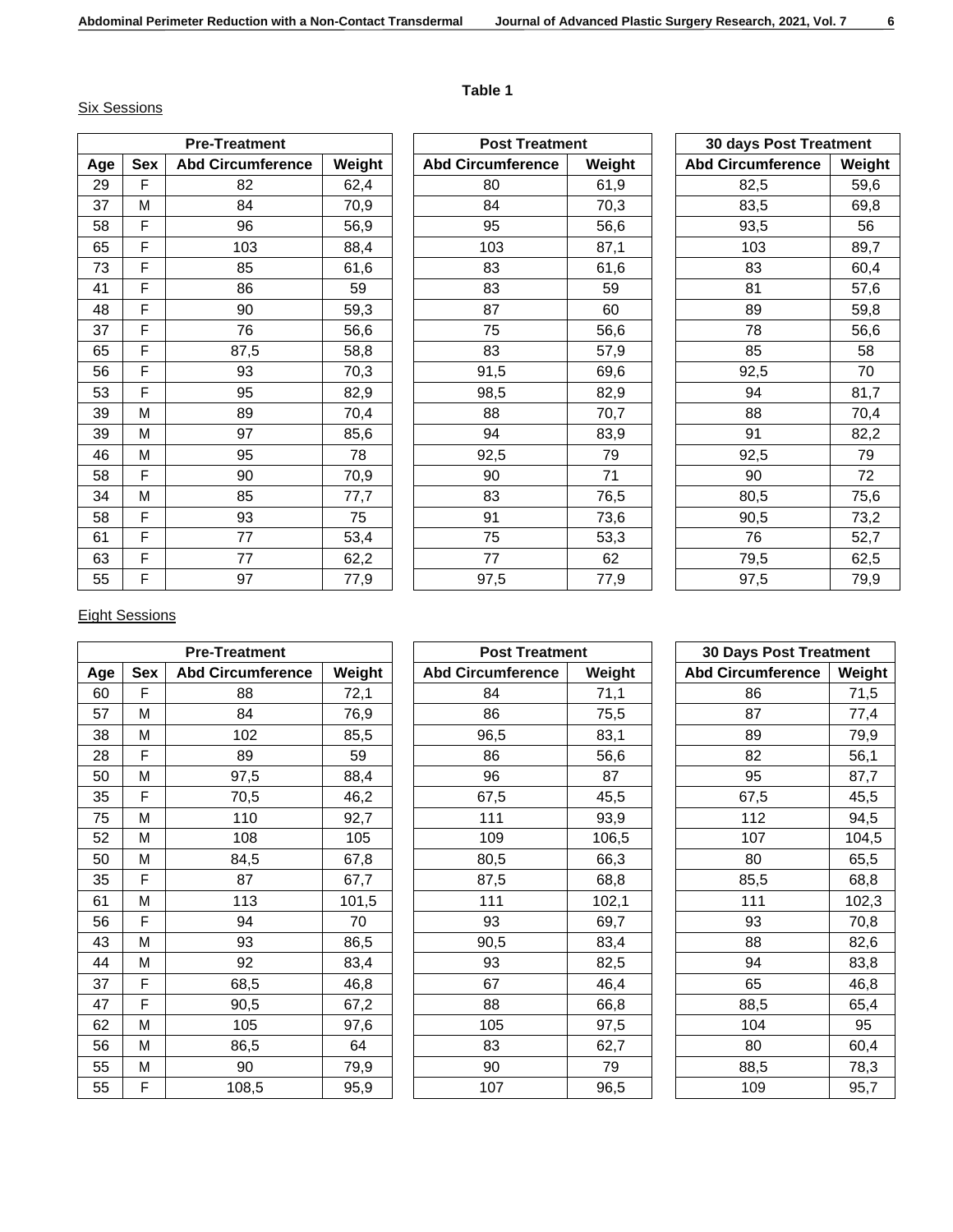

**Figure 2a (before) Figure 2b (30-day PT control)**

**Figure 2:** Male, 55 years-old, 8 NCTR sessions, 10 cm perimeter abdominal reduction, 1000 mg less weight.





**Figure 3a (before) Figure 3b (30-day PT control)**

**Figure 3:** Female, 35 years-old, 8 NCTR sessions, 4.5 cm perimeter abdominal reduction, 0 mg less weight.



**Figure 4a (before) Figure 4b (30-day PT control)**

**Figure 4:** Female, 50 years-old, 6 NCTR sessions, 4.0 cm perimeter abdominal reduction, 1500 mg less weight.

#### **Six Sessions**

At the umbilical level, the average reduction of the abdominal circumference was 1.32 at the end of the treatment and a decrease of 1.35 cm at the 30-day PT control (average start measurement 88.87 cm, average measurement at the end of treatment 87.55 cm, and average measurement 87.52 cm at 30-day PT control). Two patients of this group didn´t show any reduction.

#### **Eight Sessions**

At the umbilical level, the average reduction in abdominal circumference was 1.5 at the end of treatment and a decrease of 2.47 cm at the 30-day PT control(mean starting measurement 93.07 cm, average measurement at the end of treatment 91.57 cm, and average measurement at 30 days 90.60 cm PT). These measurements are shown comparatively in Figure **5**. The average initial weight of the 40 patients was 73.30 kg (maximum 105 kg, minimum 46.2 kg) with an average decrease at the end of the treatment of 72.80 kg, an average reduction of 500 grams(maximum 106 kg, minimum 45.5 kg), and a moderate decrease to the 30-day control PT of 72.48 kg, average reduction of 820 grams (maximum 104.2 kg, minimum 45.5 kg). The whole series appeared 4 cases of panniculitis, asymptomatic induration of the fatty tissue, which resolved spontaneously after seven days. Four patients (9.75% of total patients), two females with six sessions and two males with eight sessions, didn´t show improvements in their abdominal area.

#### **Figure 5**



### **DISCUSSION**

Today, health professionals live a growing demand in our offices to achieve permanent results in reducing localized obesity without resorting to surgery. Some cases have an exclusive indication for surgery, such as localized obesity associated with dermatochalasis, several affected areas of the body, greater expectations of reduction on the part of the patient, and the impossibility of long-term waiting results. Conventional liposuction and the same assistedby technologies, ultrasound, and laser, is not without complications and severe adverse effects [1, 2, 3].

There are a large number of patients who do not want to suffer pain, do not want the inherent risk of any operative act, cannot take the necessary time of post-operative rest, and whose expectations of reduction are in line with what the non-invasive technologies for the elimination of localized fatty tissue. New non-invasive methods and devices, including transdermal lasers, cryolipolysis, highintensity focused ultrasound, and RF devices, allow non-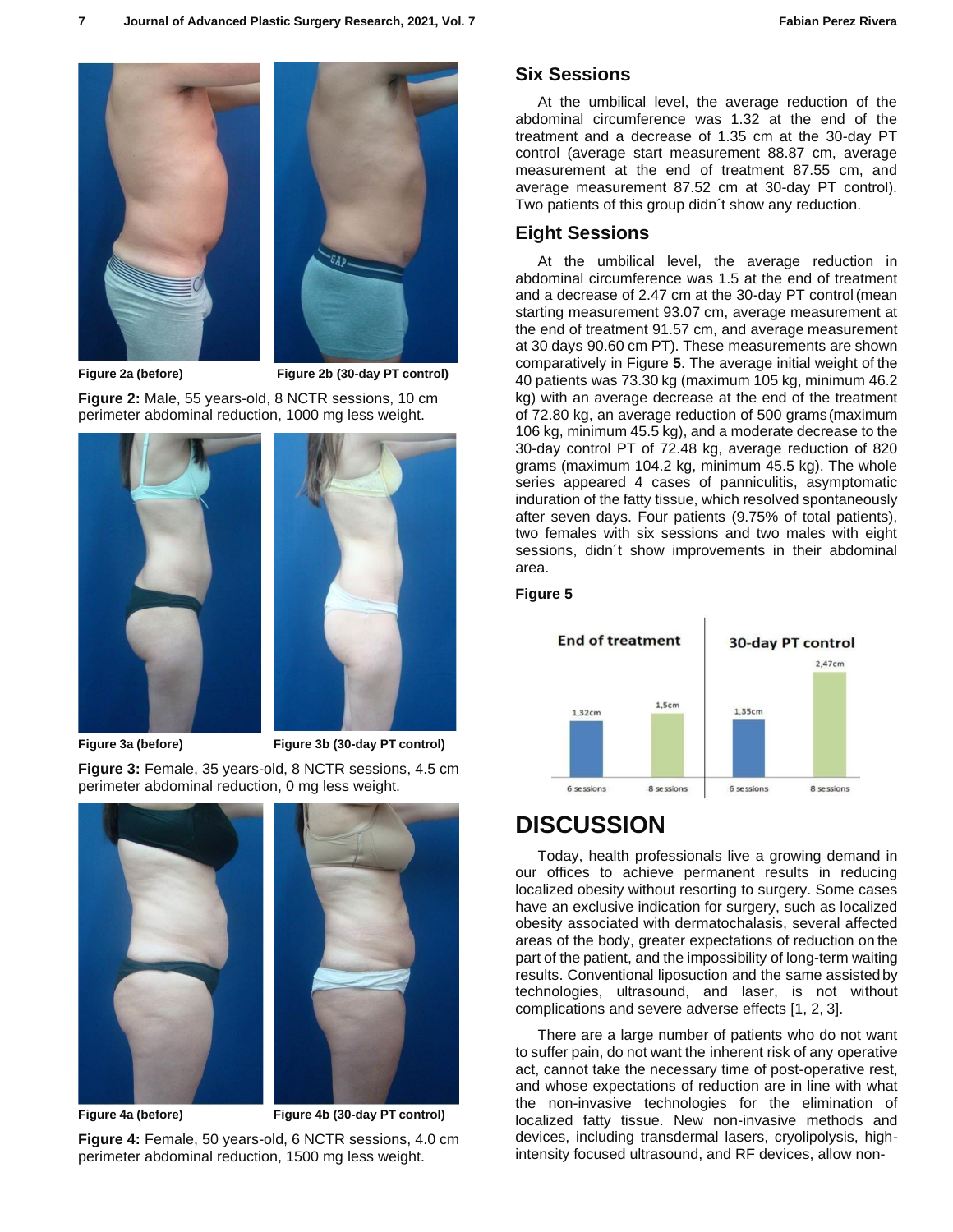invasive fatty tissue removal. However, some of them still have complications or adverse and secondary effects [15,16,17,18] (Figure **6**).



**Figure 6:** 44 years-old patient who underwent cryolipolysis six months ago in another medical center. Presented complication, pain, prolonged dysesthesia, induration, prolonged fatty tissue, and paradoxical hyperplasia that required surgical resolution.

Evaluating different non-invasive technologies, there are some of them do not generate necrosis or apoptosis of the adipocyte, so their results are not usually permanent; others generate immediate pain or delayed pain, prolonged induration, visible and palpable asymmetries that can last months, dysesthesia, burns, skin necrosis, paradoxical effect with increased growth of fatty tissue or depending on the correct and careful implementation by the operator to obtain any result [6, 7]. Among the multiple technologies for the transdermal elimination of fatty tissue at the abdominal level, the author decided on 27.12 Mhz NCTR equipment 300 watts of power. The majority of thepatients included in the present study, 38 cases (95 %), presented a reduction in the abdominal perimeter, from a minimumof 0.5 cm to a maximum of 13 cm, an average decrease of 1.91 cm the 30-day PT control.

Evaluating different non-invasive technologies, there are some of them do not generate necrosis or apoptosis of the adipocyte, so their results are not usually permanent; others generate immediate pain or delayed pain, prolonged induration, visible and palpable asymmetries that can last months, dysesthesia, burns, skin necrosis, paradoxical effect with increased growth of fatty tissue or depending on the correct and careful implementation by the operator to obtain any result [6, 7]. Among the multiple technologies for the transdermal elimination of fatty tissue at the abdominal level, the author decided on 27.12 Mhz NCTR equipment 300 watts of power. The majority of thepatients included in the present study, 38 cases (95 %), presented a reduction in the abdominal perimeter, from aminimum of 0.5 cm to a maximum of 13 cm, an average decrease of 1.91 cm the 30-day PT control.

Were found a significant difference between patients who did six NCTR sessions and those who did eight NCTR sessions: 1.35 cm less in comparison to 2.47 cm less. It is representative of a 54.65 % more abdominal perimeter

reduction in patients who performed eight sessions. In conclusion: more NCTR sessions, more abdominal perimeter reduction. More abdominal circumference reduction was found in males, an average of 2.7 cm, compared to females, an average of 1.5 cm, in the total of 40 patients comparing at 30-day PT control results. It means that males obtain 55% more response to the treatment than females.

In a preclinical, experimental study, Kwon et al. observed that adipocytes reached by NCTR can present different degrees of apoptosis even after 90 days PT. Therefore, the phagocytosis time to eliminate the adipocytes run by the NCTR can be longer than 30 days. [12]. Mathew and Rosemery demonstrated in 2009 the persistence of inflammation and phagocytosis after more than 30 days of having carried out non-invasive treatment of the fat tissue. [19]

It reflected in the more significant reduction in abdominal circumference at the time of the 30-day PT control compared to that obtained at the end of treatment: 1.44 cm at the end of treatment compared to 1.91 at 30 day PT control, an average of 24.7 % more reduction. Even without performing any treatment and only by asking the patient not to gain weight between the last session andthe 30-day PT control, we were able to show a more significant decrease in abdominal circumference in the majority of the patients in this study.

The evolution of the total patients' weight in this sample marked a very slight reduction between the start and end of treatment, an average of 500 grams, and with the control at 30-day PT control, an average of 820 grams. A weight reduction of less than 900 mg cannot justify a waist average circumference reduction of 1.91 cm by itself. It makes the results of the treatment much more reliable. There were four side effects in the whole series. In all cases were panniculitis, a non-infectious inflammation of the fatty tissue. Asymptomatic induration, in only one side of the abdomen and near the last treatment sessions. It resolved spontaneously without treatment at seven days. It may correspond to an increased sensitivity of the patient to NCTR. Currently, there are no permanent complications with this technology.

## **CONCLUSIONS**

NCTR device at 27.12 Mhz and 300 watts of power turned out to be a safe and effective treatment to eliminate abdominal and flank fat, reduce circumference, and improve abdominal contour in most patients treated. A significant increase in abdominal perimeter reduction was found according to the rise in NCTR sessions. This significant reduction is noticed better at 30-day PT control than at the end of the treatment.

Males obtain a better response to the treatment. Carrying out prospective studies with a larger number of subjects and long-term follow-up and adding better fat tissue reduction controls like ultrasound, computed axial tomography in all patients will make it possible to objectify better the results obtained.

**Knowledge:** My assistant Sabrina Figueiras and my secretary Natalia Mora helped me with data obtained, tables and figures.